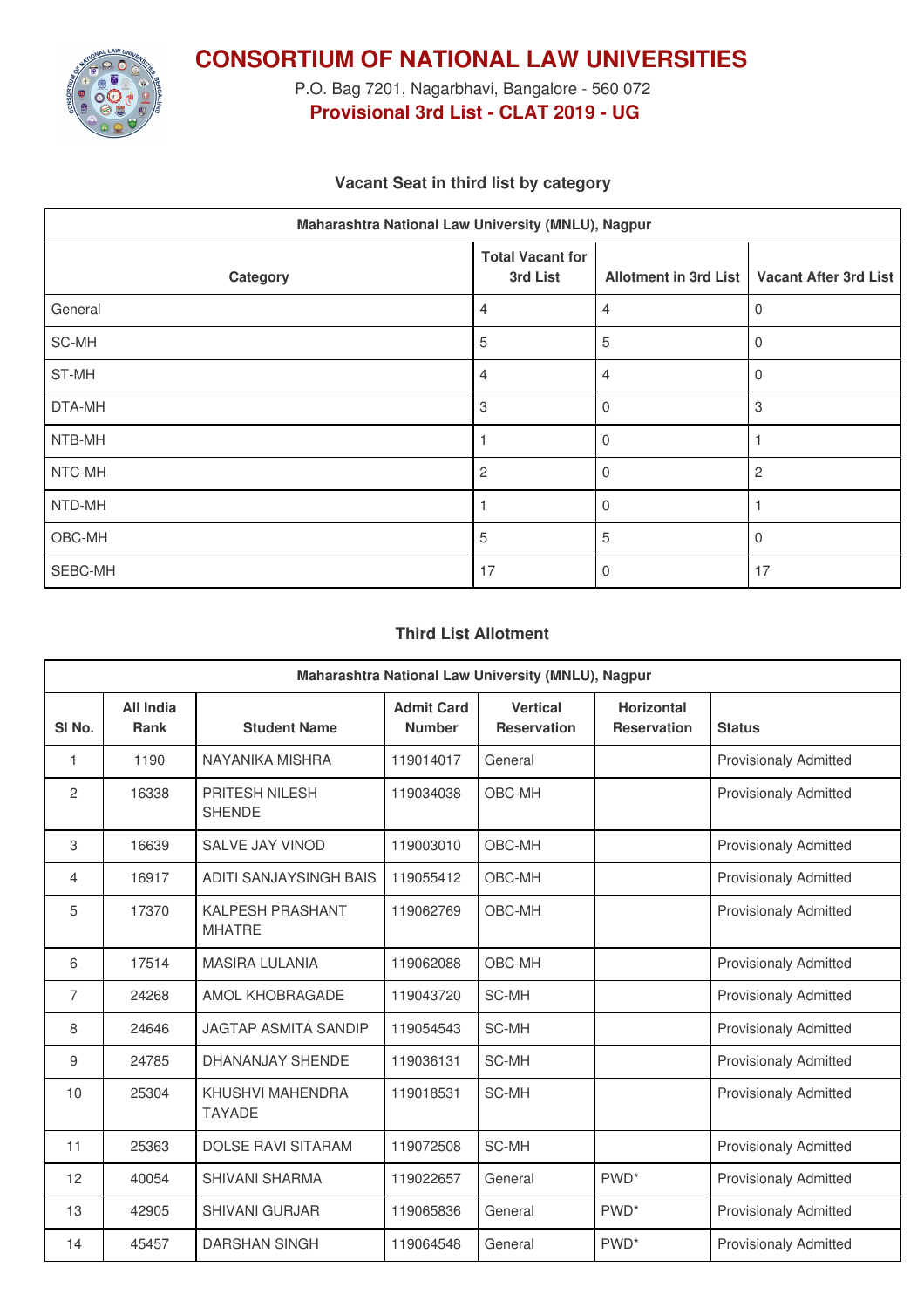| Maharashtra National Law University (MNLU), Nagpur |                                 |                                    |                                    |                                       |                                         |                              |
|----------------------------------------------------|---------------------------------|------------------------------------|------------------------------------|---------------------------------------|-----------------------------------------|------------------------------|
| SI <sub>No.</sub>                                  | <b>All India</b><br><b>Rank</b> | <b>Student Name</b>                | <b>Admit Card</b><br><b>Number</b> | <b>Vertical</b><br><b>Reservation</b> | <b>Horizontal</b><br><b>Reservation</b> | <b>Status</b>                |
| 15                                                 | 54177                           | WARKADE YOGESHWRI<br><b>VIRESH</b> | 119068752                          | ST-MH                                 |                                         | <b>Provisionaly Admitted</b> |
| 16                                                 | 54923                           | KUWARA VIJAY DAMU                  | 119057948                          | ST-MH                                 |                                         | <b>Provisionaly Admitted</b> |
| 17                                                 | 55630                           | <b>MASRAM VAIBHAV</b><br>RAMESH    | 119055271                          | ST-MH                                 |                                         | <b>Provisionaly Admitted</b> |
| 18                                                 | 55856                           | <b>SURBHI GANESH</b><br>KUMBHARE   | 19054931                           | ST-MH                                 |                                         | <b>Provisionaly Admitted</b> |

### **First and Second List Seat Allotted**

# **Status of provisionally admitted students in the second list - UG**

| Maharashtra National Law University (MNLU), Nagpur |                                 |                                    |                                    |                                       |                                  |                              |
|----------------------------------------------------|---------------------------------|------------------------------------|------------------------------------|---------------------------------------|----------------------------------|------------------------------|
| SI No.                                             | <b>All India</b><br><b>Rank</b> | <b>Student Name</b>                | <b>Admit Card</b><br><b>Number</b> | <b>Vertical</b><br><b>Reservation</b> | Horizontal<br><b>Reservation</b> | <b>Provisionaly Admitted</b> |
| 1                                                  | 612                             | <b>DHRUVA BAHETY</b>               | 119023416                          | General                               |                                  | First List                   |
| 2                                                  | 856                             | SAKSHI SETHI                       | 119029135                          | General                               |                                  | Second List                  |
| 3                                                  | 933                             | <b>HRITIK PATHAK</b>               | 119039331                          | General                               |                                  | Second List                  |
| 4                                                  | 954                             | <b>PRANJAL MISHRA</b>              | 119006222                          | General                               |                                  | Second List                  |
| 5                                                  | 963                             | <b>DIVYANSH NIGAM</b>              | 119002236                          | General                               |                                  | Second List                  |
| 6                                                  | 981                             | ANANYA SARIA                       | 119038232                          | General                               |                                  | Second List                  |
| $\overline{7}$                                     | 989                             | <b>KARTIK SOLANKI</b>              | 119029558                          | General                               |                                  | Second List                  |
| 8                                                  | 990                             | SIDHANT SHRIGOPAL<br><b>SOMANI</b> | 119010457                          | General                               |                                  | <b>First List</b>            |
| $\boldsymbol{9}$                                   | 992                             | SHRISHTI JAIN                      | 119016826                          | General                               |                                  | First List                   |
| 10                                                 | 1006                            | CHITALE MRUNMAYEE<br><b>PRASAD</b> | 119021683                          | General                               |                                  | Second List                  |
| 11                                                 | 1024                            | SUPRIYA MALVIYA                    | 119021120                          | General                               |                                  | <b>First List</b>            |
| 12                                                 | 1041                            | SHREYA SINGH                       | 119050831                          | General                               |                                  | Second List                  |
| 13                                                 | 1052                            | PRAKHAR GUPTA                      | 119029817                          | General                               |                                  | Second List                  |
| 14                                                 | 1054                            | RAJAS SALPEKAR                     | 119015767                          | General                               |                                  | Second List                  |
| 15                                                 | 1058                            | <b>HARSH AWASTHI</b>               | 119016171                          | General                               |                                  | First List                   |
| 16                                                 | 1063                            | ANIRUDH AGRAWAL                    | 119010340                          | General                               |                                  | Second List                  |
| 17                                                 | 1073                            | <b>HEMANTH KUMAR</b>               | 119040265                          | General                               |                                  | <b>First List</b>            |
| 18                                                 | 1099                            | YASH GUPTA                         | 119006689                          | General                               |                                  | Second List                  |
| 19                                                 | 1101                            | AKSHAT AGGARWAL                    | 119032183                          | General                               |                                  | Second List                  |
| 20                                                 | 1109                            | <b>MEGHA JAIN</b>                  | 119014201                          | General                               |                                  | Second List                  |
| 21                                                 | 1113                            | SWETA SATPATHY                     | 119023131                          | General                               |                                  | Second List                  |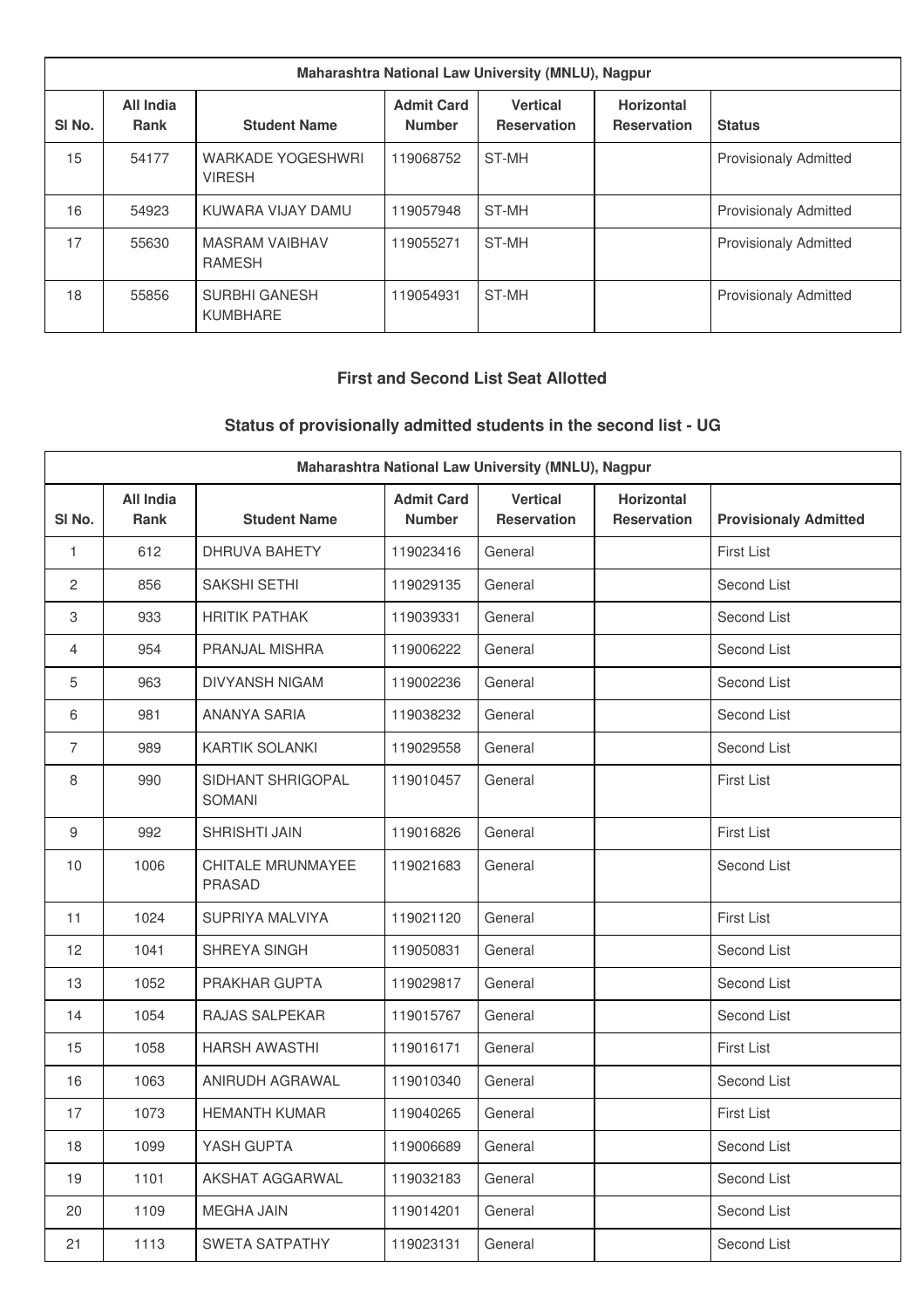|        | Maharashtra National Law University (MNLU), Nagpur |                                         |                                    |                                       |                                         |                              |  |
|--------|----------------------------------------------------|-----------------------------------------|------------------------------------|---------------------------------------|-----------------------------------------|------------------------------|--|
| SI No. | <b>All India</b><br><b>Rank</b>                    | <b>Student Name</b>                     | <b>Admit Card</b><br><b>Number</b> | <b>Vertical</b><br><b>Reservation</b> | <b>Horizontal</b><br><b>Reservation</b> | <b>Provisionaly Admitted</b> |  |
| 22     | 1127                                               | SATYAM SRIVASTAVA                       | 119040326                          | General                               |                                         | Second List                  |  |
| 23     | 1135                                               | <b>TANYA VASHISTHA</b>                  | 119031175                          | General                               |                                         | Second List                  |  |
| 24     | 1151                                               | <b>DAMINI RATHORE</b>                   | 119035706                          | General                               |                                         | Second List                  |  |
| 25     | 1161                                               | RITVIK CHOUHAN                          | 119034952                          | General                               |                                         | Second List                  |  |
| 26     | 1167                                               | ANIRUDH WADHWANI                        | 119015931                          | General                               |                                         | Second List                  |  |
| 27     | 1170                                               | <b>VISHWAJEET RAO</b>                   | 119027687                          | General                               |                                         | Second List                  |  |
| 28     | 1177                                               | KIRAN CHOUDHARY R                       | 119032673                          | General                               |                                         | Second List                  |  |
| 29     | 1178                                               | PRISHNY AGGARWAL                        | 119031186                          | General                               |                                         | Second List                  |  |
| 30     | 1181                                               | <b>UMESH VISHNOI</b>                    | 119032870                          | General                               |                                         | Second List                  |  |
| 31     | 1183                                               | <b>MUSKAAN JAIN</b>                     | 119016241                          | General                               |                                         | Second List                  |  |
| 32     | 1187                                               | KUSHAGRA PANDYA                         | 119040689                          | General                               |                                         | Second List                  |  |
| 33     | 8122                                               | NINAAD DESHMUKH                         | 119018937                          | OBC-MH                                |                                         | Second List                  |  |
| 34     | 8893                                               | AMISHA VINOD KAMANE                     | 119021716                          | OBC-MH                                |                                         | <b>First List</b>            |  |
| 35     | 9217                                               | SHAUNAK NANDKISHOR<br><b>PARULEKAR</b>  | 119023780                          | OBC-MH                                |                                         | <b>First List</b>            |  |
| 36     | 9354                                               | PATIL RUSHIKESH<br><b>UDDHAVRAO</b>     | 119073194                          | OBC-MH                                |                                         | Second List                  |  |
| 37     | 10127                                              | <b>SAYARE SAURAV</b><br><b>RAJENDRA</b> | 119052763                          | OBC-MH                                |                                         | <b>First List</b>            |  |
| 38     | 10724                                              | <b>TEJITA HARI WADODE</b>               | 119017607                          | OBC-MH                                |                                         | Second List                  |  |
| 39     | 11019                                              | YASHASHREE RAKESH<br>RAUT               | 119024902                          | OBC-MH                                |                                         | Second List                  |  |
| 40     | 12227                                              | CHAHAL LILHARE                          | 119026134                          | OBC-MH                                |                                         | <b>First List</b>            |  |
| 41     | 12349                                              | <b>TEJASWINI ZALAKI</b>                 | 119011208                          | OBC-MH                                |                                         | <b>First List</b>            |  |
| 42     | 12892                                              | <b>ABOLI SHELKE</b>                     | 119060053                          | OBC-MH                                |                                         | Second List                  |  |
| 43     | 13058                                              | <b>MAHAJAN JUI</b><br>CHANDRAKANT       | 119062030                          | OBC-MH                                |                                         | Second List                  |  |
| 44     | 13639                                              | SAMEER                                  | 119047397                          | OBC-MH                                |                                         | Second List                  |  |
| 45     | 13790                                              | PATIL RUSHIKESH DILIP                   | 119002182                          | OBC-MH                                |                                         | <b>First List</b>            |  |
| 46     | 14693                                              | DAHIBAWKAR RUJOOLA<br><b>TUSHAR</b>     | 119017820                          | OBC-MH                                |                                         | Second List                  |  |
| 47     | 14773                                              | SAVNIE SHERKAR                          | 119033622                          | OBC-MH                                |                                         | Second List                  |  |
| 48     | 15145                                              | SHARWARI SHARAD<br><b>MOTGHARE</b>      | 119029899                          | OBC-MH                                |                                         | Second List                  |  |
| 49     | 15917                                              | ANANYA NARENDRA<br>GADRE                | 119024968                          | OBC-MH                                |                                         | Second List                  |  |
| 50     | 16257                                              | DHOBLE RIYA SANJAY                      | 119016363                          | OBC-MH                                |                                         | Second List                  |  |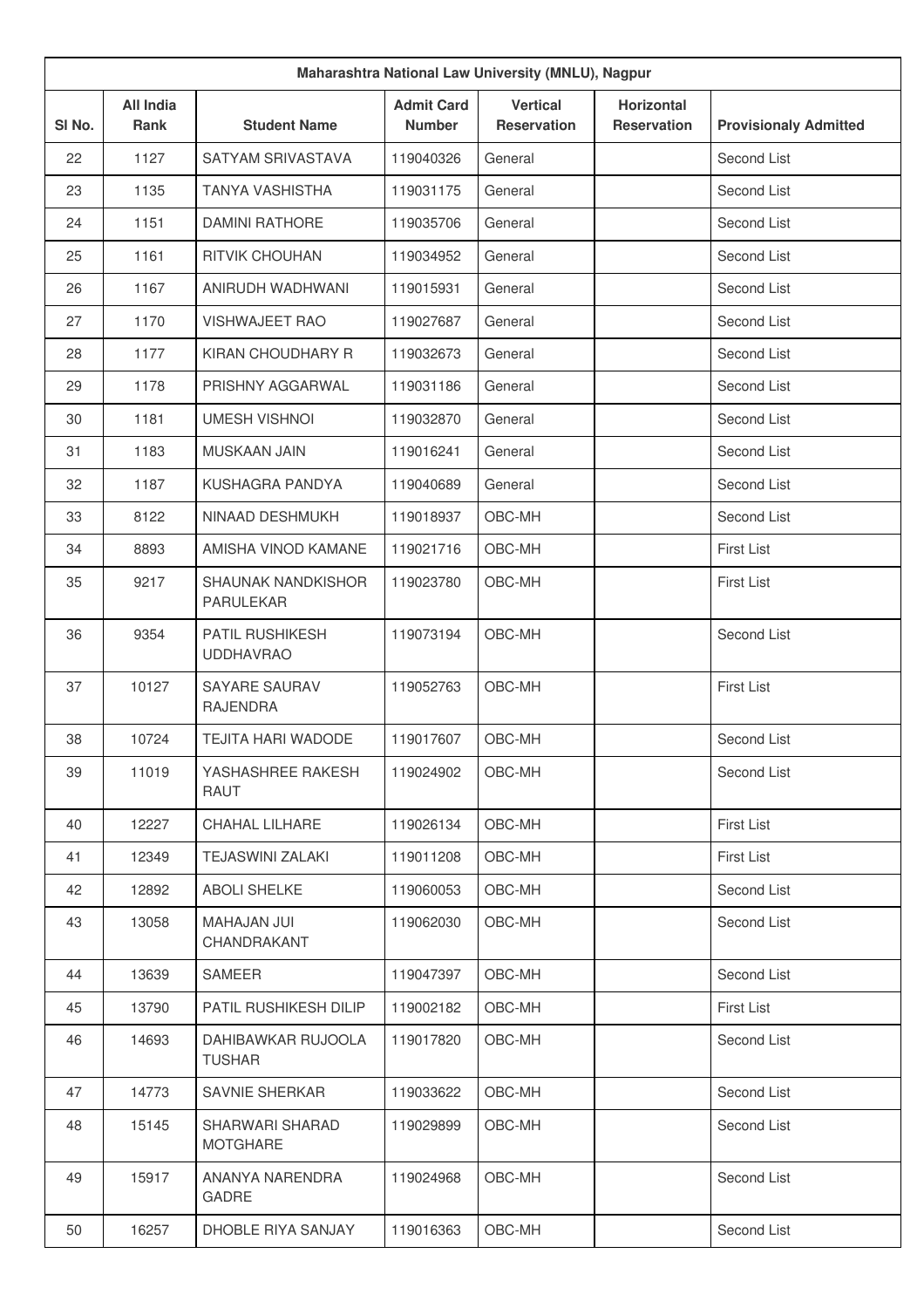|                   | Maharashtra National Law University (MNLU), Nagpur |                                          |                                    |                                       |                                         |                              |  |
|-------------------|----------------------------------------------------|------------------------------------------|------------------------------------|---------------------------------------|-----------------------------------------|------------------------------|--|
| SI <sub>No.</sub> | <b>All India</b><br>Rank                           | <b>Student Name</b>                      | <b>Admit Card</b><br><b>Number</b> | <b>Vertical</b><br><b>Reservation</b> | <b>Horizontal</b><br><b>Reservation</b> | <b>Provisionaly Admitted</b> |  |
| 51                | 16777                                              | <b>HARSHADA VINAYAK</b><br>NANDESHWAR    | 119028925                          | SC-MH                                 |                                         | <b>First List</b>            |  |
| 52                | 16788                                              | PULLARWAR MINAL<br>PRADEEP               | 119016681                          | SBC-MH                                |                                         | <b>First List</b>            |  |
| 53                | 18042                                              | ANUBHAV BABARAO<br><b>WANI</b>           | 119001297                          | SC-MH                                 |                                         | <b>First List</b>            |  |
| 54                | 18222                                              | <b>KSHITIJ SONKUSARE</b>                 | 119010809                          | SBC-MH                                |                                         | First List                   |  |
| 55                | 18909                                              | THETE VAIBHAV<br><b>VIDHYADHAR</b>       | 119012561                          | SC-MH                                 |                                         | Second List                  |  |
| 56                | 18940                                              | PAGARE KAJAL<br><b>RAJENDRA</b>          | 119019398                          | SC-MH                                 |                                         | First List                   |  |
| 57                | 19815                                              | POTE KIRAN<br>SHANKESHWAR                | 119030304                          | SC-MH                                 |                                         | Second List                  |  |
| 58                | 19871                                              | <b>TANVI PAZARE</b>                      | 119005525                          | SC-MH                                 |                                         | Second List                  |  |
| 59                | 21530                                              | <b>JIDNYASA</b>                          | 119054135                          | SC-MH                                 |                                         | Second List                  |  |
| 60                | 21859                                              | <b>ISHAAN SETH</b>                       | 119009652                          | General                               | PWD <sup>*</sup>                        | First List                   |  |
| 61                | 22143                                              | AROHI SUHAS AMBADE                       | 119045328                          | SC-MH                                 |                                         | Second List                  |  |
| 62                | 22460                                              | KHADTARE JANHAVI<br>CHANDRASHEKHAR       | 119035565                          | SC-MH                                 |                                         | Second List                  |  |
| 63                | 23012                                              | <b>ARJU RAJHANS</b><br><b>JAMBHULKAR</b> | 119004705                          | SC-MH                                 |                                         | Second List                  |  |
| 64                | 23830                                              | <b>MANASI DIGAMBAR</b><br><b>KAMBLE</b>  | 119023398                          | SC-MH                                 |                                         | Second List                  |  |
| 65                | 24023                                              | SHAH RAJVI AMIT                          | 119077767                          | General                               | PWD <sup>*</sup>                        | Second List                  |  |
| 66                | 25630                                              | SHREEYA SANJAY SALVE                     | 119056411                          | NTD-MH                                |                                         | First List                   |  |
| 67                | 25814                                              | <b>DHOTRE ARAHANT</b><br><b>SANTOSH</b>  | 119032070                          | DTA-MH                                |                                         | Second List                  |  |
| 68                | 27859                                              | DEEP SUDHA GUPTA                         | 119029335                          | General                               | PWD <sup>*</sup>                        | First List                   |  |
| 69                | 28403                                              | AZHAAN MOHAMMAD                          | 119035561                          | NTB-MH                                |                                         | <b>First List</b>            |  |
| 70                | 31035                                              | KALE AHILYA VISHWAS                      | 119076083                          | NTC-MH                                |                                         | First List                   |  |
| 71                | 31984                                              | PATIL INDRAYANI<br>SHAHAJI               | 119046730                          | SEBC-MH                               |                                         | First List                   |  |
| 72                | 33321                                              | <b>IRSHITA ARVIND</b><br><b>BHADIKAR</b> | 119049656                          | ST-MH                                 |                                         | First List                   |  |
| 73                | 41776                                              | TEKALE VASUNDHARA<br><b>TEKALE</b>       | 119006420                          | NTC-MH                                |                                         | First List                   |  |
| 74                | 42630                                              | NITIN SONAWANE                           | 119034073                          | ST-MH                                 |                                         | Second List                  |  |
| 75                | 42915                                              | ANOOJ NITIN BARGAT                       | 119000403                          | NTB-MH                                |                                         | First List                   |  |
| 76                | 43801                                              | <b>BHAWANA PEGU</b>                      | 119025068                          | ST-MH                                 |                                         | First List                   |  |